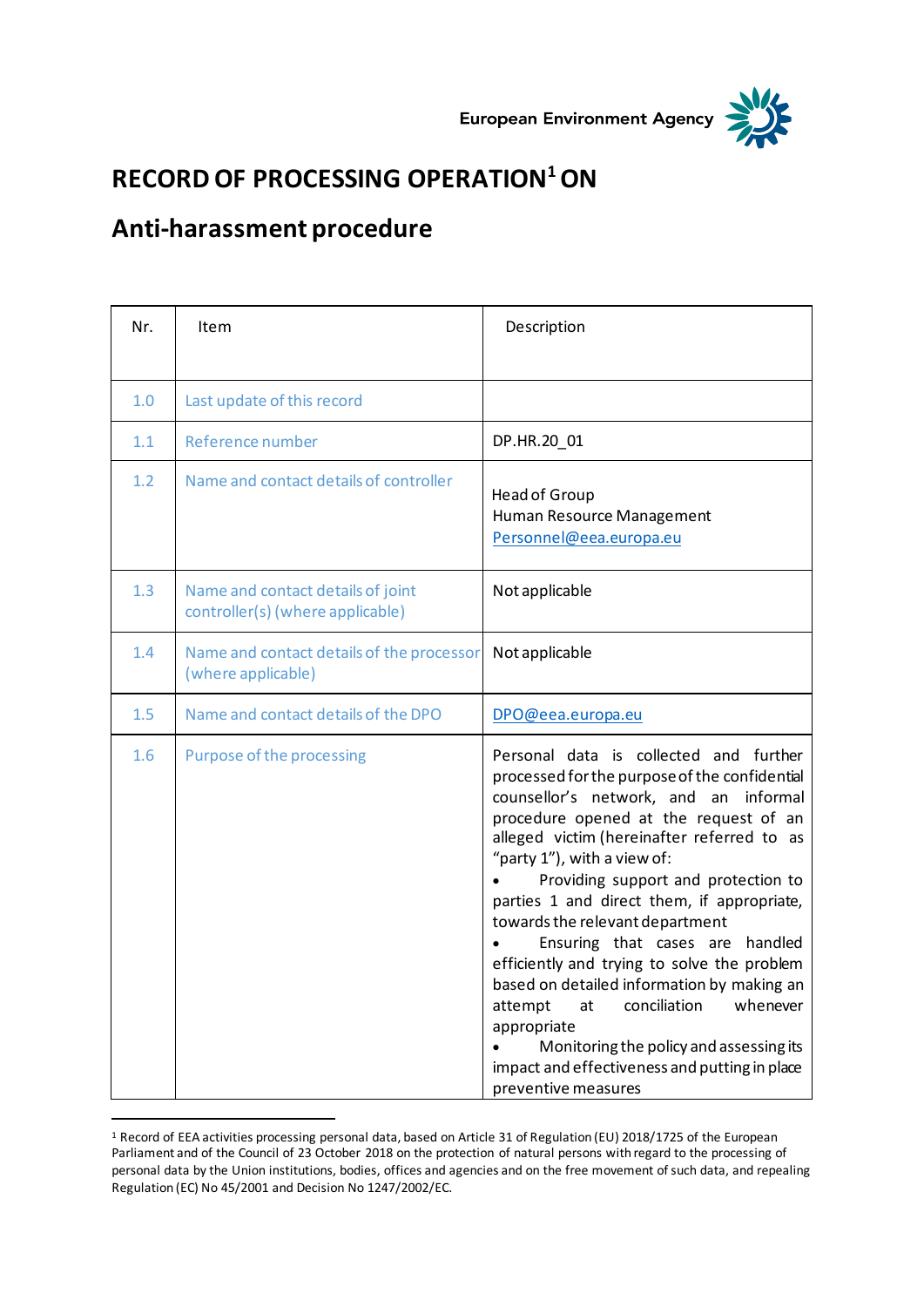|     |                                                                                                     | Identifying recurrent or multiple<br>parties 1/parties 2 (i.e. "alleged harassers")<br>and providing reference for disciplinary<br>actions<br>Forwarding<br>the<br>appropriate<br>information to other stakeholders whenever<br>the party 1 wishes to start a formal<br>procedure<br>Answering questions put to the<br>by<br>the<br>contract<br>person<br>European<br>Ombudsman<br>national<br>EU<br>judicial<br>or<br>authorities.                                                                                                                                                                                                                                                                                                                                                                                                                                                                                                                                                                 |
|-----|-----------------------------------------------------------------------------------------------------|-----------------------------------------------------------------------------------------------------------------------------------------------------------------------------------------------------------------------------------------------------------------------------------------------------------------------------------------------------------------------------------------------------------------------------------------------------------------------------------------------------------------------------------------------------------------------------------------------------------------------------------------------------------------------------------------------------------------------------------------------------------------------------------------------------------------------------------------------------------------------------------------------------------------------------------------------------------------------------------------------------|
| 1.7 | Description of categories of persons<br>whose data the EEA processes and list of<br>data categories | All EEA statutory staff members (including<br>officials, temporary agents, contract agents),<br>trainees,<br>seconded national<br>experts,<br>consultants, and interims.<br>The personal data as provided by the party 1<br>and collected during an informal procedure.<br>The file opening/closing forms which include<br>the alleged harassment details as well as the<br>name, grade, and function of the party 1 and<br>the party 2.<br>Data that are not directly transmitted by the<br>data subject may originate from third parties'<br>statements (e.g. party 1, other person<br>concerned, and witnesses).                                                                                                                                                                                                                                                                                                                                                                                 |
| 1.8 | Time limit for keeping the data                                                                     | The opening and closing forms together with<br>the case file (if any) relating to an informal<br>procedure shall be kept for a maximum of<br>five years as from the date the informal<br>procedure was closed. The files may only be<br>consulted by the staff member concerned of<br>the HR contact person. The opening<br>and closing forms and the case file (if any) are<br>kept for a further period of five years when a<br>judicial or administrative procedure requiring<br>that this documentation be consulted is still<br>ongoing when the first term expires.<br>Personal data will not be kept further<br>than the necessary time for the procedure to<br>reach an end, and for a maximum period of<br>three months after the closure of the case.<br>Personal<br>notes, mostly memory<br>aid<br>consisting of key words, of confidential<br>counsellors are not to be<br>shared or<br>transmitted and will be destroyed at the<br>latest three months after the closure of a<br>case. |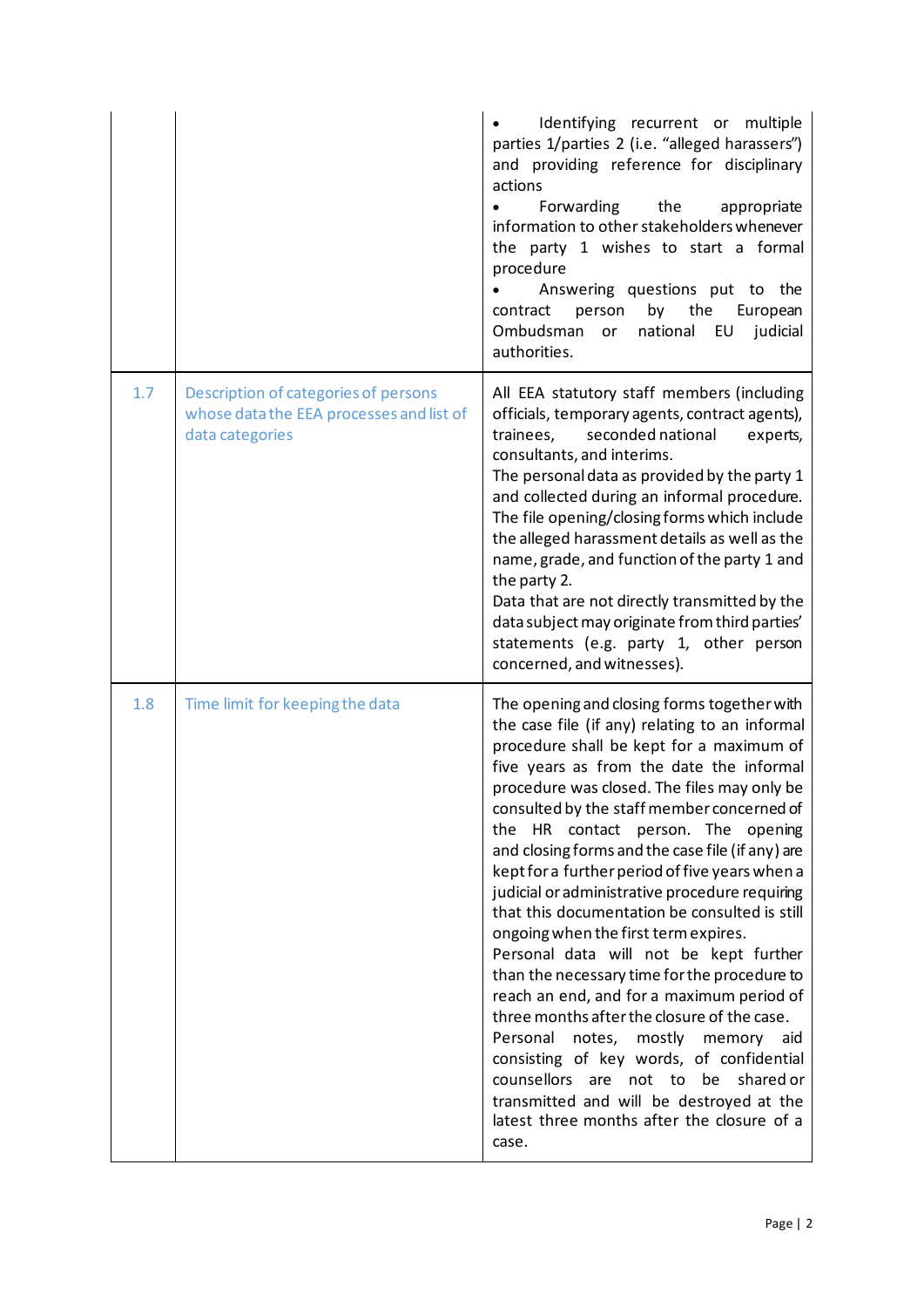| 1.9  | Recipients of the data                                                                                                                               | For the purpose detailed under point 1.6<br>above, access to the personally provided<br>data is given to the following persons:<br>The confidential counsellor and where<br>appropriate to the contact person in the<br>framework of the informal procedure<br>All information is dealt with in struct<br>confidentiality and nothing is passed on<br>without parties 1 consent. This information is<br>kept solely by the contact person in HR and<br>will only be transmitted to the competent<br>bodies when a formal procedure is launched<br>and with the prior consent of the person who<br>gave them to the recipients. Transmission<br>without prior consent can only occur in<br>exceptional cases, i.e. when necessary to<br>ensure the protection of parties 1.<br>the context<br>In<br>οf<br>the informal procedure, the contact person<br>and the confidential counsellors may have to<br>information<br>with<br>other<br>share<br>some<br>departments (medical adviser for instance).<br>This transmission will be restricted to the<br>information necessary for the competent<br>entity to carry out its task.<br>When<br>a formal procedure<br>is<br>launched, the opening and the closing forms<br>as well as the case file with documents that<br>are relevant for processing the complaint or<br>the investigation are made available to the<br>EEA legal advisor and/or the investigator(s)<br>by the contact person in the HRM group. The<br>same occurs when the national or EU judicial<br>authorities are involved.<br>In the event of recurrent cases and/or<br>where the same name appears (either party<br>1 or party 2) three times in three different<br>cases in the database, the contact person<br>must inform the Executive Director. |
|------|------------------------------------------------------------------------------------------------------------------------------------------------------|-------------------------------------------------------------------------------------------------------------------------------------------------------------------------------------------------------------------------------------------------------------------------------------------------------------------------------------------------------------------------------------------------------------------------------------------------------------------------------------------------------------------------------------------------------------------------------------------------------------------------------------------------------------------------------------------------------------------------------------------------------------------------------------------------------------------------------------------------------------------------------------------------------------------------------------------------------------------------------------------------------------------------------------------------------------------------------------------------------------------------------------------------------------------------------------------------------------------------------------------------------------------------------------------------------------------------------------------------------------------------------------------------------------------------------------------------------------------------------------------------------------------------------------------------------------------------------------------------------------------------------------------------------------------------------------------------------------------------------------------------------------------------|
| 1.10 | Are there any transfers of personal data to<br>third countries or international<br>organisations? If so, to which ones and<br>with which safeguards? | There is no transfer of personal data to third<br>countries or international organisations.                                                                                                                                                                                                                                                                                                                                                                                                                                                                                                                                                                                                                                                                                                                                                                                                                                                                                                                                                                                                                                                                                                                                                                                                                                                                                                                                                                                                                                                                                                                                                                                                                                                                             |
| 1.11 | General description of security measures<br>(where possible)                                                                                         | All information and data related to an<br>informal<br>procedure<br>kept<br>by the<br>is<br>confidential counsellor and stored in a locked<br>cupboard during the procedure. Thereafter,<br>all information is passed to the contact<br>person in the HRM group and stored in a<br>locked safe in a locked office for the                                                                                                                                                                                                                                                                                                                                                                                                                                                                                                                                                                                                                                                                                                                                                                                                                                                                                                                                                                                                                                                                                                                                                                                                                                                                                                                                                                                                                                                |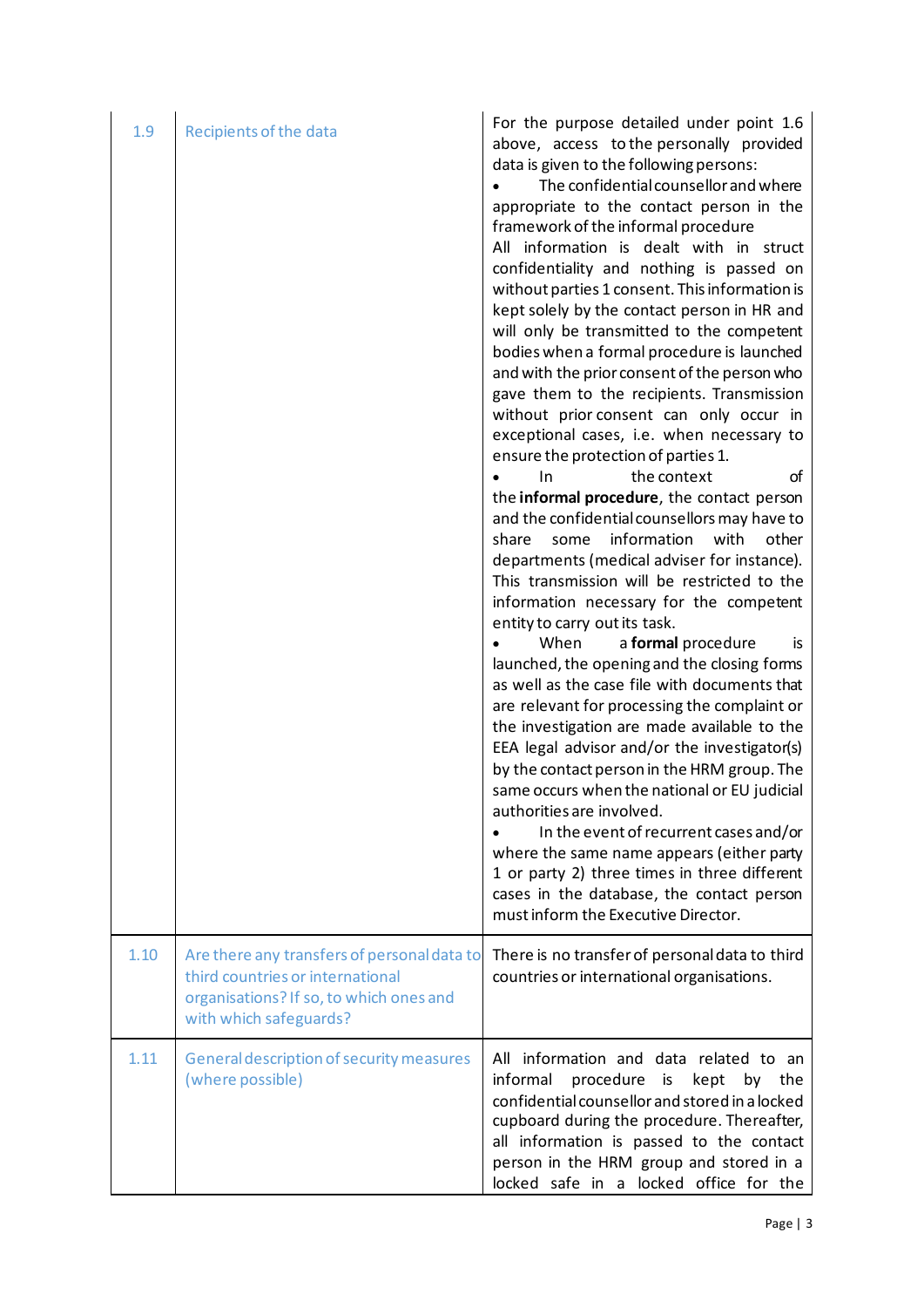|      |                                                                                                                                                                                      | appropriate period after which<br>it.<br>is.<br>destroyed. Information is transmitted by<br>hand in sealed envelope labelled "private<br>confidential" or<br>"staff<br>and<br>matters,<br>confidential".<br>Electronic files are stored on an encrypted<br>drive with restricted access and are password<br>protected.                                                                                                                                                                                                                                                                                                                                                                                                                                                                                                                                                                                                                                                                                                                                                                                                                                                                                                                                                                                                                                                                                                                                                                                                                                                                                                                                                                                                                                                         |
|------|--------------------------------------------------------------------------------------------------------------------------------------------------------------------------------------|--------------------------------------------------------------------------------------------------------------------------------------------------------------------------------------------------------------------------------------------------------------------------------------------------------------------------------------------------------------------------------------------------------------------------------------------------------------------------------------------------------------------------------------------------------------------------------------------------------------------------------------------------------------------------------------------------------------------------------------------------------------------------------------------------------------------------------------------------------------------------------------------------------------------------------------------------------------------------------------------------------------------------------------------------------------------------------------------------------------------------------------------------------------------------------------------------------------------------------------------------------------------------------------------------------------------------------------------------------------------------------------------------------------------------------------------------------------------------------------------------------------------------------------------------------------------------------------------------------------------------------------------------------------------------------------------------------------------------------------------------------------------------------|
| 1.12 | Measures for providing additional<br>information, including how data subjects<br>may exercise their rights of access,<br>rectification, data portability (where<br>applicable), etc. | In the context of the selection of<br>confidential counsellors:<br>The call for application published on the EEA<br>intranet contains a specific clause on data<br>protection.<br>In the context of the informal<br>procedure:<br>The EEA policy on protecting the dignity of<br>the person and preventing psychological and<br>sexual harassment as well as the declaration<br>on the protection of data of a personal<br>nature (declaration of confidentiality) and<br>the Manual of procedure containing the rules<br>applicable to data protection are published<br>on the EEA intranet under 'Staff affairs'. The<br>confidentiality form is transmitted to the<br>party 1 at the beginning of the informal<br>procedure and to the party 2 when he/she is<br>contacted by the confidential counsellor. In<br>the confidentiality form, the persons<br>concerned are informed about the informal<br>procedure, its legal basis, the type of<br>personal data processed, the modalities for<br>the storage and the retention of the data.<br>Additional information is also displayed in<br>the Specific privacy statement available on<br>the EEA intranet<br>Modalities for exercising data subjects' rights<br>in the context of the informal procedure:<br>The persons concerned (whether party 1 or<br>party 2), are informed by means of the<br>declaration on data protection that they may<br>approach the data controller to exercise their<br>right of access to the data concerning them.<br>This right is subject to limitations pursuant to<br>Article<br>25(1)<br>(b)<br>οf<br>Regulation<br>(EU)2018/1725. Hence data subjects may not<br>access files relating to them in their entirety.<br>Access will be granted under the following<br>circumstances: |